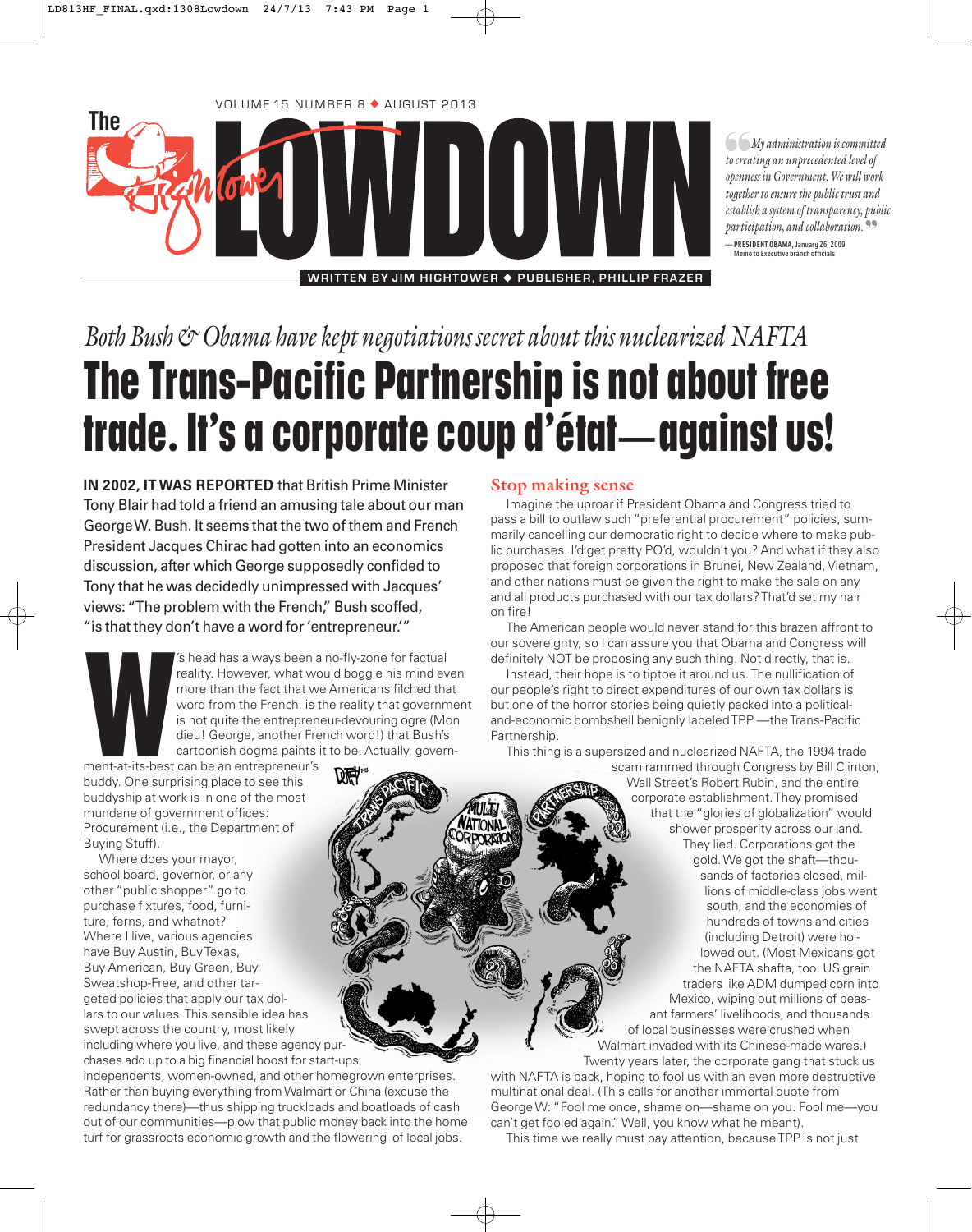### **THE PEOPLE GET WISE TO DEALS LIKE NAFTA**

**MOST OF** America's corporate, political, and media cognoscenti are streetpreaching proselytizers of the holy virtues of NAFTAstyle trade deals.

But the people (damn them) are not buying the hokum. In fact, they now consider NAFTA to be a fiveletter profanity. Last year, the Angus Reid polling firm found that only one in four Americans thinks that NAFTA has benefited workers, and more than half of those polled believe the trade deal is so bad that the US should either "renegotiate" or simply "leave" NAFTA.

Likewise, just before the 2010 congressional elections, an NBC-Wall Street Journal poll showed that 69 percent of voters believed that "free trade agreements… cost the US jobs." Even 61 percent of self-identified tea partiers agree. A whopping 86 percent of us said corporate outsourcing of our jobs to low-wage countries was the top cause of America's economic woes.

A 2011 poll by the Mellman Group found that 95 percent of Americans agreed that we should "keep America's trade laws strong and strictly enforced to provide a level playing field for our workers and businesses."

Most of us, 91 percent, are inclined to strictly enforce "buy American" policies on goods bought with tax dollars. "If I'm going to pay taxes," one California woman said, "it makes more sense… to go to someone who lives next to me."

All of these polls show that the public sees the deceit in the claim that Americans support "free trade" deals that free corporations at the expense of the rest of us. They've learned from experience that trade theory is far different than the reality of the deals that have been hung around our necks.

#### 2 Hightower | *Lowdown* August 2013

another trade deal. First, it is massive and open-ended. It would hitch us immediately to 11 Pacific Rim nations (Australia, Brunei, Canada, Chile, Japan, Malaysia, Mexico, New Zealand, Peru, Singapore, and Vietnam), and its door would remain wide open to lure China, Indonesia, Russia, and other nations to come in. Second, note that many of those countries already have trade agreements with the US. Hence, **THIS AMAZING FACT:** TPP is a "trade deal" that mostly does not deal with trade. In fact, of the 29 chapters in this document, only five cover traditional trade matters!

The other two dozen chapters amount to a devilish "partnership" for corporate protectionism. They create sweeping new "rights" and escape hatches to protect multinational corporations from accountability to our governments… and to us. Here are a few of TPP's provisos that would make our daily lives riskier, poorer, and less free:

- **Food safety.** Any of our government's food safety regulations (on pesticide levels, bacterial contamination, fecal exposure, toxic additives, GMOs, non-edible fillers, etc.) that are stricter than "international standards," as most are, could be ruled as "illegal trade barriers." Then our government would have to revise our consumer protections to comply with the weaker global standards. Also, our government could no longer ban meat imports that don't meet our safe-to-eat laws, as long as the exporting nation simply claims that its inspection system is "equivalent" to ours. In addition, food labeling laws we rely on (organic, country-of-origin, animal-welfare approved, GMO-free, etc.) would also be subject to challenge as trade barriers.
- **Fracking.** Our Department of Energy would lose its authority to regulate exports of natural gas to any TPP nation. This would create an explosion of the destructive fracking process across our land, for both foreign and US corporations could export fracked gas from America to member nations without any DOE review of the environmental and economic impacts on local communities—or on our national interests. It also means that most of the gas produced by this violently polluting process will not go to us, but to foreign users, which will raise our consumer prices and cut manufacturing growth.
- **Jobs.** US corporations would get special foreigninvestor protections to limit the cost and risk of relocating their factories to low-wage nations that sign onto this agreement. For example, an American corporation thinking about moving a factory would know it is guaranteed a sweetheart deal if it exports to a TPP nation like Vietnam. The corporation could skirt Vietnam's laws and demand compensation at an international tribunal for any government policy or action (such as a hike in the minimum wage) that undermined its "expected" profits. These guarantees

would be strong incentives for corporate chieftains to export even more of our middle-class jobs.

- **Drug prices.** Big Pharma would be given more years of monopoly pricing on each of their patents and be empowered to block distribution of cheaper generic drugs. Besides artificially keeping everyone's prices high, this would be a death sentence to many people suffering from cancer, HIV/AIDS, tuberculosis, and other treatable diseases in impoverished lands. The deal would also restrict the rights of our government to negotiate with drug giants to get lower consumer prices with bulk purchases, as Medicare and Medicaid do in the US.
- **Banksters.** Wall Street and the financial giants in other TPP countries would make out like bandits: The deal explicitly prohibits transaction taxes (such as the proposed Robin Hood Tax here) that would shut down super-rich speculators who have repeatedly triggered financial crises and economic crashes around the world; it restricts "firewall" reforms that separate consumer banking from risky investment banking (thus prohibiting Congress from reinstating the much needed Glass-Steagall firewall in our country); it could roll back reforms that governments adopted to fix the extreme bank-deregulation regimen that caused Wall Street's 2007 crash; and it provides a backdoor escape from national rules that would limit the size of "too-big-to-fail" behemoths. These extreme provisions would be enforceable by the banks themselves—TPP empowers them to force governments either to repeal reform laws or to compensate banks with taxpayer money for "losses" they say are caused by reforms.
- **Internet freedom.** Thanks to public rebellion, corporations hoping to lock up and monopolize the internet failed in Congress last year to pass their repressive "Stop Online Piracy Act." However, they've slipped SOPA's most pernicious provisions into TPP. Corporate-created content, for example, would be given copyright protection for a stunning 120 years! The deal would also transform internet service providers into a private, Big Brother police force, empowered to monitor our "user activity," arbitrarily take down our content, and cut off our access to the internet. To top that off, consumers could be assessed mandatory fines for non-commercial, smallscale copying—like sending your mom a recipe you got off of a paid site.
- **Public services.** TPP rules would limit how governments regulate such public services as utilities, transportation, and education, including restricting policies meant to ensure broad or universal access to those essential needs. One especially insidious rule says that member countries must open their service sectors to private competitors, which would allow the corporate provider to cherry pick the profitable customers and sink the public service. Also,

# **losometh**

Two strong grassroots groups not only provide tons of great information, but both have field organizers covering every one of our 50 states. Working with local and national coalitions, they are able to inform, organize, and mobilize an effective citizens' voice to counter the corporate insiders that are making this secretive, anti-democratic power play.

- **Public Citizen's Global Trade Watch:**  www.tradewatch.org

- **Citizens Trade Campaign:**  www.citizenstrade.org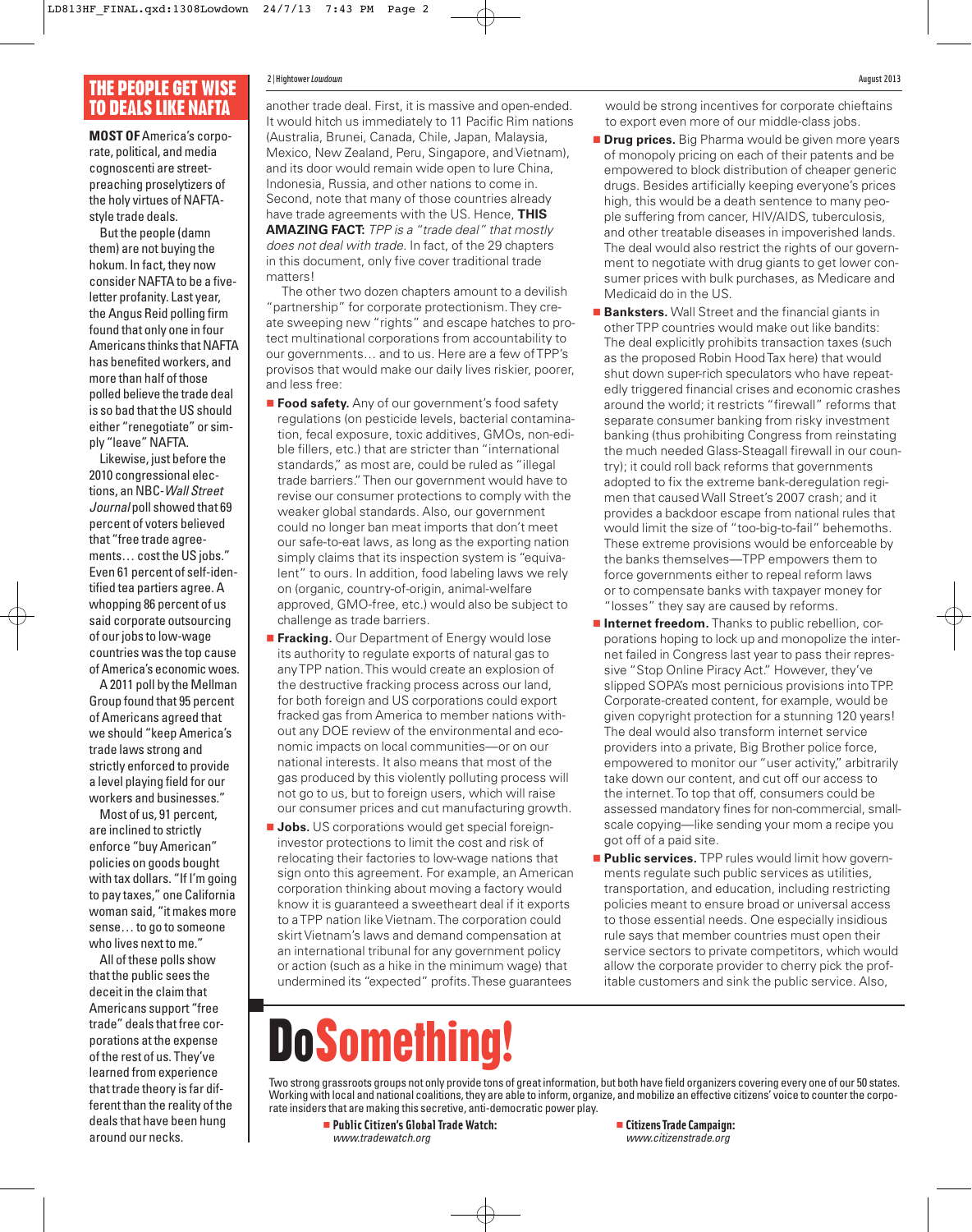corporations from any TPP nation must be allowed to bid on contracts to provide public services in the US on the same terms as American corporations.

#### **A corporatocracy**

Lori Wallach, director of Public Citizen's superb research and activist group, Global Trade Watch, correctly calls the Trans-Pacific Partnership "a corporate coup d'état." Indeed, nations that join must conform their laws and rules to TPP's strictures, effectively supplanting US sovereignty and cancelling our people's right to be self-governing. Worse, it creates virtually permanent corporate rule over us—there's no expiration date on the agreement, and no provision in it can be altered unless all countries agree. Thus, even if Americans voted in an election to make changes, any other TPP country could overrule us by not agreeing.

Well, you might think, we'll still have our courts to redress corporate misuse of TPP's provisions. Uh… no. One of the deal's chapters creates a monstrous monkey wrench called the "Investor-State Dispute Resolution" system. In this private, supra-legal "court," corporations are empowered to sue TPP governments over environmental, health, consumer, zoning, or any other public policies that the corporations claim are either undermining their TPP "rights" or diminishing—get this—their "expected future profits."

This elevates thousands of private, profit-seeking entities to the legal status of sovereign nations. Under the investor-state system, a smaller version of which was included in NAFTA and other free-trade schemes, the deck is stacked for corporate interests. Cases are decided behind closed doors by three-person international tribunals of private attorneys who often have a glaring corporate bias. The same lawyers who represent corporations in these cases routinely switch over in other cases to serve as "judges." Holy revolving door!

These "tribunalists" are not accountable to any electorate, and their decisions are final—there's no appeal to a real court. If a corporation wins a case, taxpayers of the government being sued lose, for they must pony up cash to compensate the corporation for its "loss" of profit.

At present, even before the elephantine TPP is imposed on us, corporations are demanding a total of nearly \$14 billion just in cases brought under free trade arrangements that include the US. Among the current corporate giants suing governments in

investor-state tribunals are **(1)** Philip Morris (Altria), attacking Australia's and Uruguay's cigarette labeling policies; **(2)** Chevron, trying to avoid its liability for the gross toxic contamination of people and nature in the Ecuadorian Amazon; **(3)** Eli Lilly, demanding that Canada rewrite its patent law to give its drugs extended monopoly protection; and **(4)** several European investment firms, assaulting Egypt's minimum wage law.

#### **Shhhhh!**

Why isn't this a screaming, bold-type, take-to-thestreets, call-out-the-dogs, roll-out-the-guillotine news story and political issue? Because the corporate and political powers (apologies again for redundancy) definitely don't want us to kick up a fuss that could squirrel their little surprise, so they've thrown a suffocating blanket of secrecy over the whole process.

TPP negotiations were initiated back in 2008 by none other than President Can't-Be-Fooled-Again. (Okay, one more Bushism: "I think—tide turning. See, as I remember—I was raised in the desert, but tides kind of—it's easy to see a tide turn.") The incurious mass media, however, didn't see the story then and have since devoted zero investigative energy to it. They've accepted the official cover story that the deal is just another yawner of a trade agreement, so pay no mind—even as 17 rounds of closed-door negotiations have zipped under their radar.

Obama—who pledged in 2008 to avoid sneaky, NAFTA-style, corporate sell-outs—promptly surrendered to the global schemers once in office. Team Obama goosed up the TPP negotiating process and has gone to extremes to make it more furtive than Bush did. In 2010, all nations involved even signed a formal pledge to keep details of their deliberations from the public—and to keep documents related to the deal under cover until four years after the process is completed.

**WARNING—BUCKLE UP BEFORE READING THIS:** Last year, Obama's top trade rep, Ron Kirk,

declared that locking out the people is necessary, because the deal's details would outrage Americans and spook Congress from rubber stamping it. In short, to win public approval of TPP, the Obamacans say they must keep it hidden from the public.

Where, you might ask, is Congress? In the dark. Even though the Constitution says Congress has exclusive authority "to regulate commerce with



#### August 2013 Hightower *Lowdown* 3 Hightower Lowdown | 3

## **MCDONALD'S HELPFUL HAND**

**AT LAST,** McDonald's shows that a fast food giant can give a damn about the economic hardships faced by low-wage workers.

But are the good executives who sit atop the Golden Arches goosing up the meager \$8.25 an hour that their workers get paid? That would be a big step. Hair-netted hamburgerflippers everywhere would be grateful to see their hourly wage boosted to \$10.

Sadly, no. McDonald's didn't become a giant by paying fair wages, so actually raising pay is not the goose the executives are giving to their workers' paychecks. Rather, the burger chain has launched a website that instructs employees on how to stretch that \$8.25 by better budgeting. "Plan ahead and save," exclaims McDonald's' helpful website, adding that if each hourly worker would just organize financial records properly, he or she would "become a better decision maker."

Wow—low pay and a moral lecture! How great is that?

Unfortunately, the website's suggested budget seems to have been written by Scrooge. Initially, the bean counters forgot to include a few essentials in the "Practical Money Skills" budget they drew up for low-wage folks. Things like clothes, child care, and food. Yes, a fat zero was budgeted for eating! Embarrassed, the clueless budgeteers threw in a little something for chow, but wait—their suggested monthly expenses total nearly \$1,000 more than McDonald's pays its workers. Not to worry, though: The budget helpfully assumes that each employee will have a second job to cover that shortfall in pay.

Meanwhile, McDonald's' CEO draws \$13.8 million-ayear, a take-home that makes budgeting unnecessary. But hourly employees could take home that much, too—by working under the Golden Arches for only 760 years.